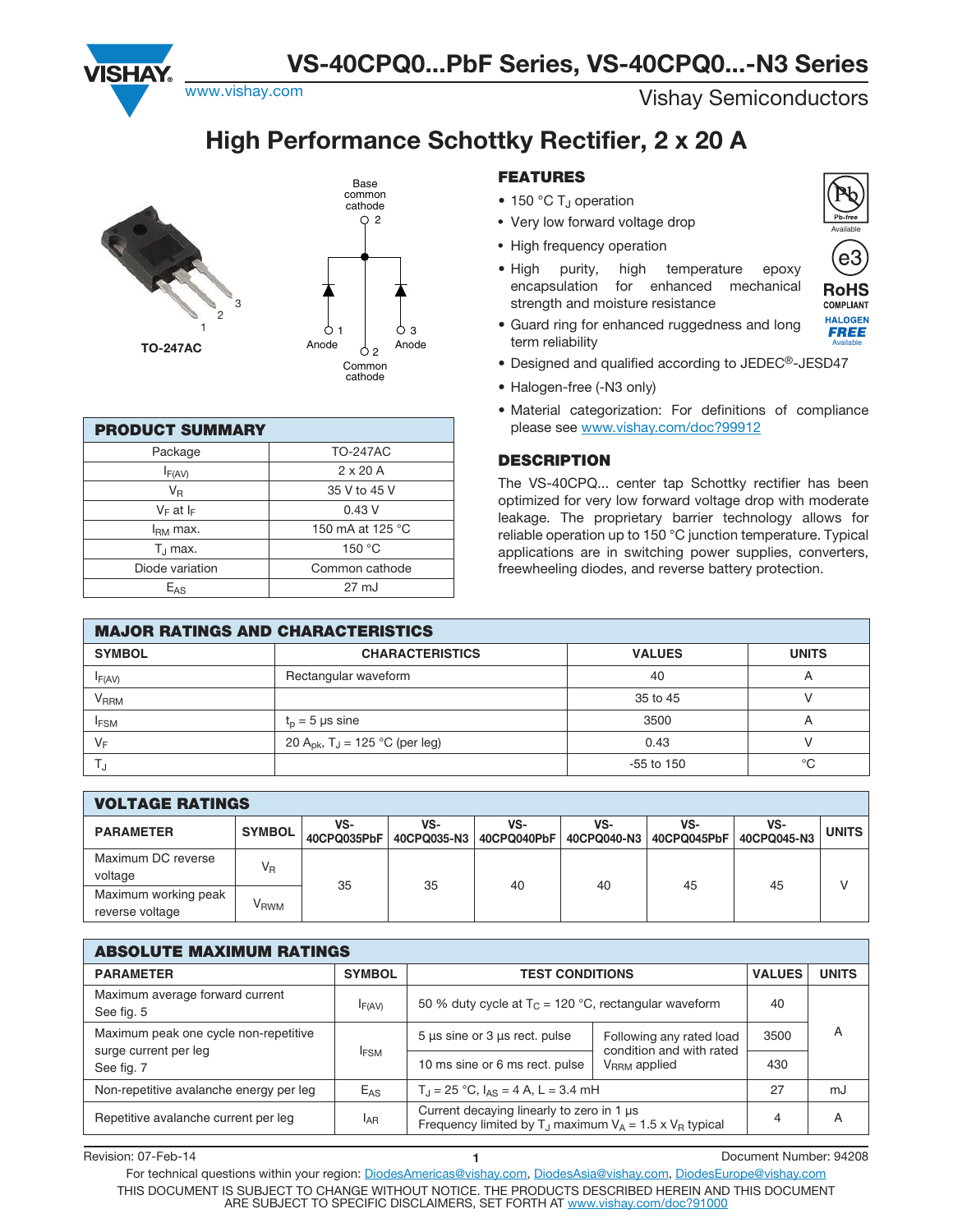

## Vishay Semiconductors

| <b>ELECTRICAL SPECIFICATIONS</b>                   |                |                                                               |                        |           |    |  |  |  |
|----------------------------------------------------|----------------|---------------------------------------------------------------|------------------------|-----------|----|--|--|--|
| <b>PARAMETER</b>                                   | <b>SYMBOL</b>  |                                                               | <b>TEST CONDITIONS</b> |           |    |  |  |  |
| Maximum forward voltage drop per leg<br>See fig. 1 |                | 20 A                                                          | $T_{d} = 25 °C$        | 0.49      |    |  |  |  |
|                                                    | $V_{FM}$ (1)   | 40 A                                                          |                        | 0.59      | V  |  |  |  |
|                                                    |                | 20A                                                           | $T_{\rm d}$ = 125 °C   | 0.43      |    |  |  |  |
|                                                    |                | 40 A                                                          |                        | 0.56      |    |  |  |  |
| Maximum reverse leakage current per leg            | $IRM$ (1)      | $T_J = 25 °C$                                                 | $V_R$ = Rated $V_R$    | 4         | mA |  |  |  |
| See fig. 2                                         |                | $T_{\rm d}$ = 125 °C                                          |                        | 150       |    |  |  |  |
| Maximum junction capacitance per leg               | $C_{\text{t}}$ | $V_R$ = 5 $V_{DC}$ (test signal range 100 kHz to 1 MHz) 25 °C |                        | 1850      | pF |  |  |  |
| Typical series inductance per leg                  | L <sub>S</sub> | Measured lead to lead 5 mm from package body                  | 7.5                    | nH        |    |  |  |  |
| Maximum voltage rate of change                     | dV/dt          | Rated $V_R$                                                   | 10 000                 | $V/\mu s$ |    |  |  |  |

<sup>(1)</sup> Pulse width  $<$  300 µs, duty cycle  $<$  2  $%$ 

| THERMAL - MECHANICAL SPECIFICATIONS                         |         |                     |                                      |               |                  |  |  |
|-------------------------------------------------------------|---------|---------------------|--------------------------------------|---------------|------------------|--|--|
| <b>PARAMETER</b>                                            |         | <b>SYMBOL</b>       | <b>TEST CONDITIONS</b>               | <b>VALUES</b> | <b>UNITS</b>     |  |  |
| Maximum junction and storage<br>temperature range           |         | $T_{J}$ , $T_{Stq}$ |                                      | $-55$ to 150  | $^{\circ}C$      |  |  |
| Maximum thermal resistance,<br>junction to case per leg     |         | $R_{thJC}$          | DC operation<br>See fig. 4           | 1.25          |                  |  |  |
| Maximum thermal resistance,<br>junction to case per package |         |                     | DC operation                         | 0.63          | °C/W             |  |  |
| Typical thermal resistance,<br>case to heatsink             |         | $R_{thCS}$          | Mounting surface, smooth and greased | 0.24          |                  |  |  |
| Approximate weight                                          |         |                     |                                      | 6             | g                |  |  |
|                                                             |         |                     |                                      | 0.21          | OZ.              |  |  |
|                                                             | minimum |                     | Non-lubricated threads               | 6(5)          | $kgf \cdot cm$   |  |  |
| Mounting torque                                             | maximum |                     |                                      | 12(10)        | $(lbf \cdot in)$ |  |  |
|                                                             |         |                     |                                      | 40CPQ035      |                  |  |  |
| Marking device                                              |         |                     | Case style TO-247AC (JEDEC)          | 40CPQ040      |                  |  |  |
|                                                             |         |                     |                                      | 40CPQ045      |                  |  |  |



Revision: 07-Feb-14 **2** Document Number: 94208 For technical questions within your region: DiodesAmericas@vishay.com, DiodesAsia@vishay.com, DiodesEurope@vishay.com THIS DOCUMENT IS SUBJECT TO CHANGE WITHOUT NOTICE. THE PRODUCTS DESCRIBED HEREIN AND THIS DOCUMENT ARE SUBJECT TO SPECIFIC DISCLAIMERS, SET FORTH AT www.vishay.com/doc?91000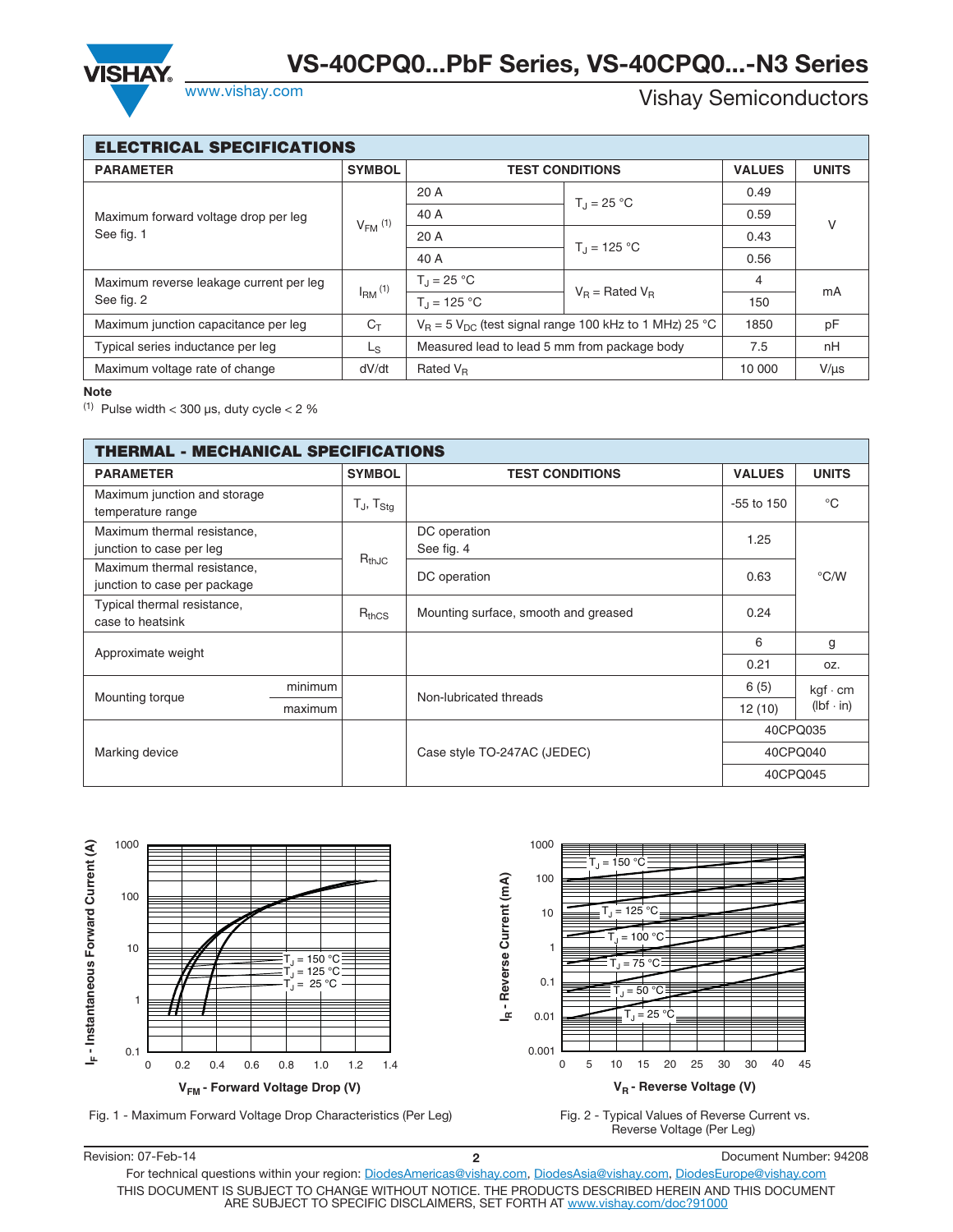



Fig. 3 - Typical Junction Capacitance vs. Reverse Voltage (Per Leg)



Fig. 4 - Maximum Thermal Impedance  $Z_{th,IC}$  Characteristics (Per Leg)







Fig. 6 - Forward Power Loss Characteristics (Per Leg)

Revision: 07-Feb-14 **3** Document Number: 94208 For technical questions within your region: DiodesAmericas@vishay.com, DiodesAsia@vishay.com, DiodesEurope@vishay.com THIS DOCUMENT IS SUBJECT TO CHANGE WITHOUT NOTICE. THE PRODUCTS DESCRIBED HEREIN AND THIS DOCUMENT ARE SUBJECT TO SPECIFIC DISCLAIMERS, SET FORTH AT www.vishay.com/doc?91000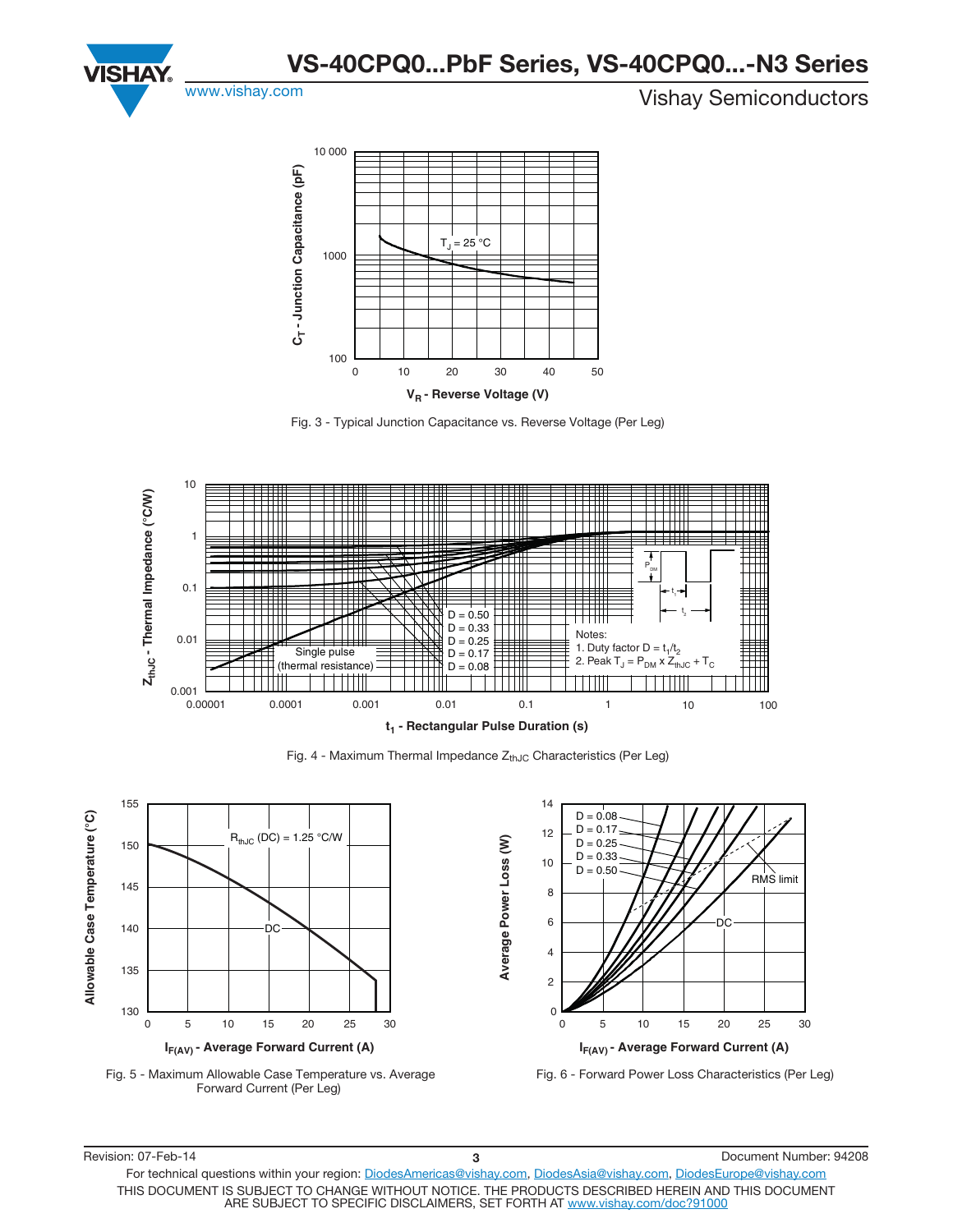



Fig. 7 - Maximum Non-Repetitive Surge Current (Per Leg)



Fig. 8 - Unclamped Inductive Test Circuit

### **ORDERING INFORMATION TABLE**



| Revision: 07-Feb-14 |                                                                                                                                                                                  | Document Number: 94208 |
|---------------------|----------------------------------------------------------------------------------------------------------------------------------------------------------------------------------|------------------------|
|                     | For technical questions within your region: DiodesAmericas@vishay.com, DiodesAsia@vishay.com, DiodesEurope@vishay.com                                                            |                        |
|                     | THIS DOCUMENT IS SUBJECT TO CHANGE WITHOUT NOTICE. THE PRODUCTS DESCRIBED HEREIN AND THIS DOCUMENT<br>ARE SUBJECT TO SPECIFIC DISCLAIMERS, SET FORTH AT www.vishav.com/doc?91000 |                        |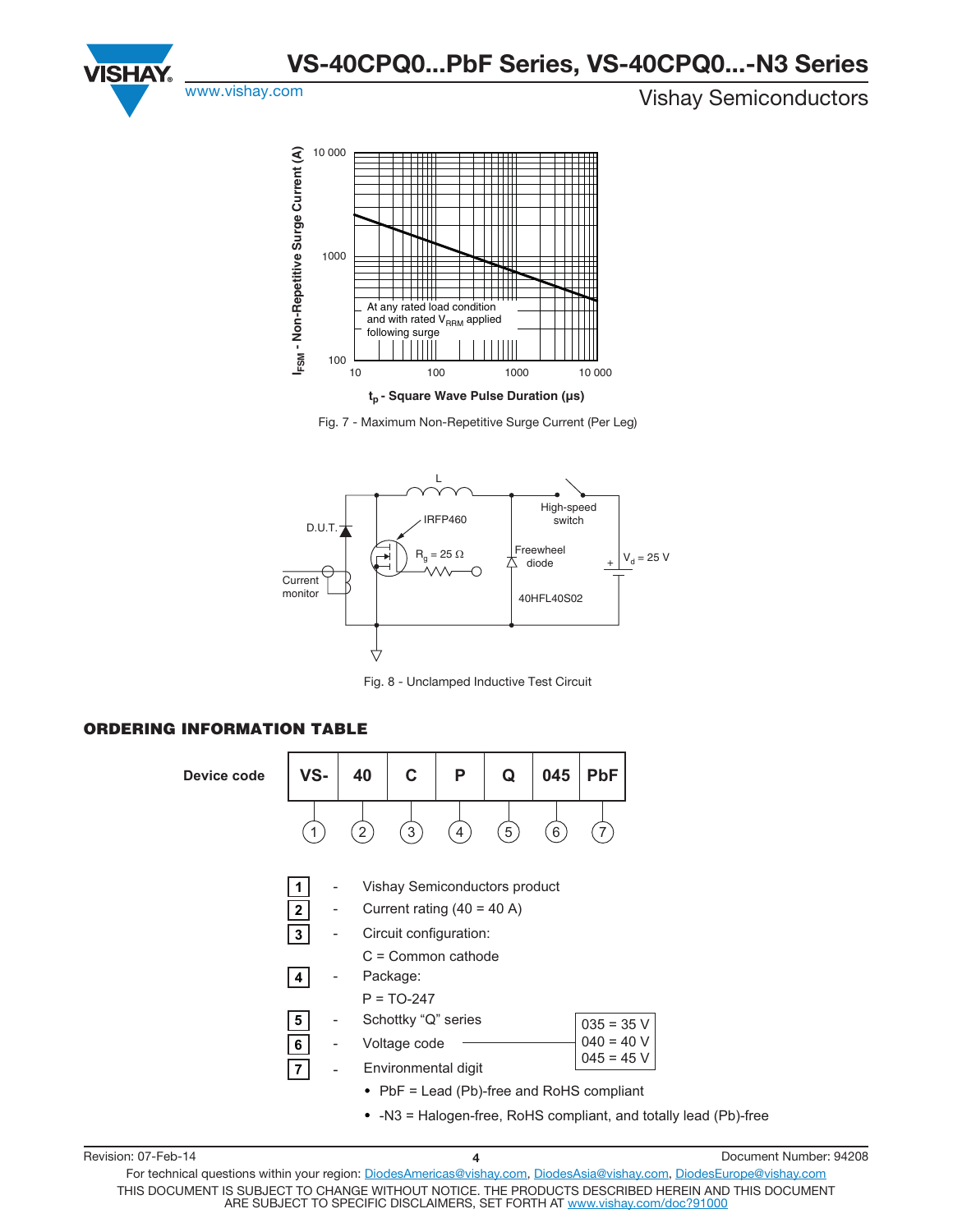

# Vishay Semiconductors

| <b>ORDERING INFORMATION (Example)</b> |                         |                               |                              |  |  |  |  |  |  |  |
|---------------------------------------|-------------------------|-------------------------------|------------------------------|--|--|--|--|--|--|--|
| <b>PREFERRED P/N</b>                  | <b>QUANTITY PER T/R</b> | <b>MINIMUM ORDER QUANTITY</b> | <b>PACKAGING DESCRIPTION</b> |  |  |  |  |  |  |  |
| VS-40CPQ035PbF                        | 25                      | 500                           | Antistatic plastic tube      |  |  |  |  |  |  |  |
| VS-40CPQ035-N3                        | 25                      | 500                           | Antistatic plastic tube      |  |  |  |  |  |  |  |
| VS-40CPQ040PbF                        | 25                      | 500                           | Antistatic plastic tube      |  |  |  |  |  |  |  |
| VS-40CPQ040-N3                        | 25                      | 500                           | Antistatic plastic tube      |  |  |  |  |  |  |  |
| VS-40CPQ045PbF                        | 25                      | 500                           | Antistatic plastic tube      |  |  |  |  |  |  |  |
| VS-40CPQ045-N3                        | 25                      | 500                           | Antistatic plastic tube      |  |  |  |  |  |  |  |

| <b>LINKS TO RELATED DOCUMENTS</b> |              |                          |  |  |  |  |
|-----------------------------------|--------------|--------------------------|--|--|--|--|
| Dimensions                        |              | www.vishay.com/doc?95542 |  |  |  |  |
| Part marking information          | TO-247AC PbF | www.vishav.com/doc?95226 |  |  |  |  |
|                                   | TO-247AC -N3 | www.vishav.com/doc?95007 |  |  |  |  |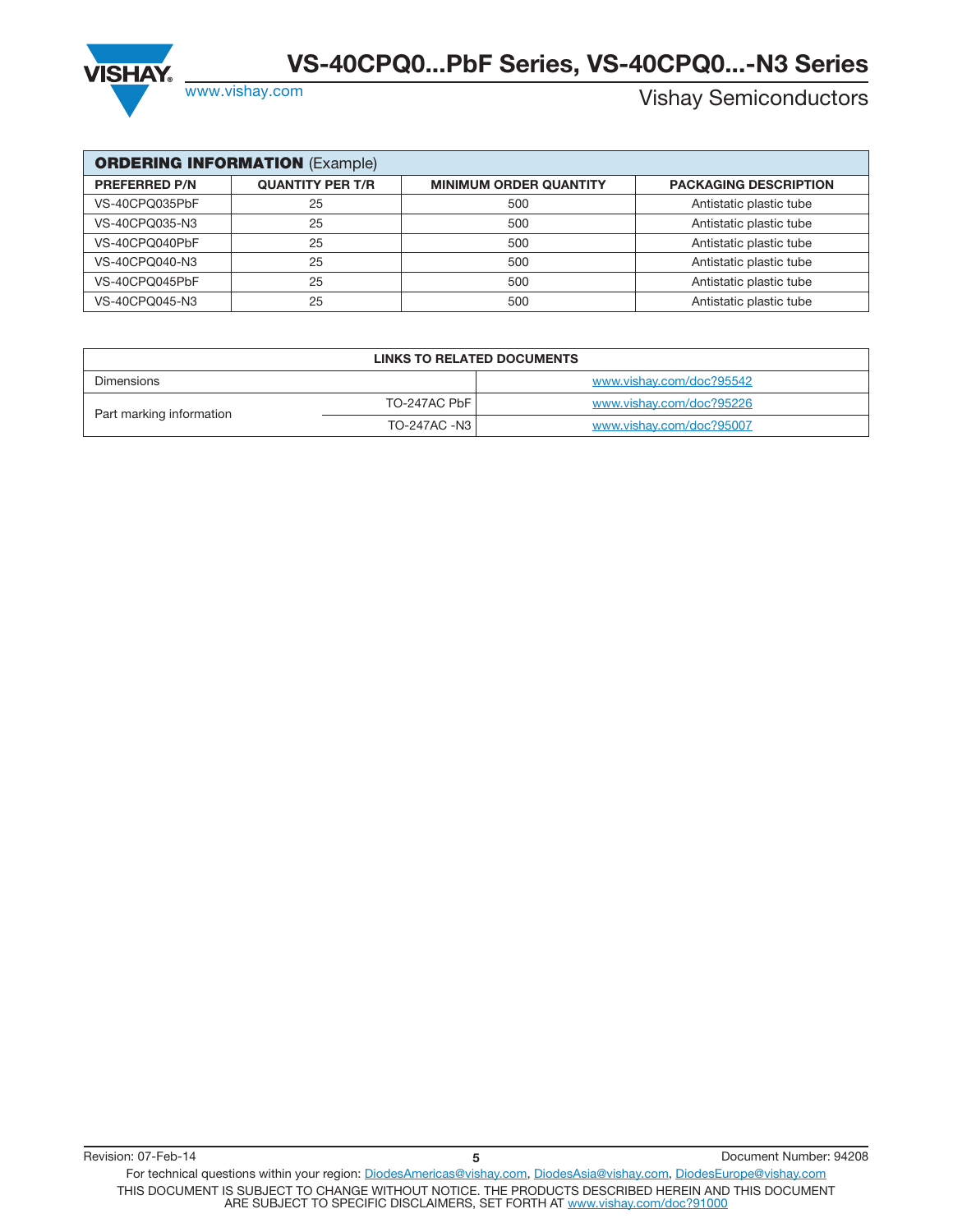

www.vishay.com **Vishay.com** Vishay Semiconductors

**TO-247AC TO-247AC**

### **DIMENSIONS** in millimeters and inches



| <b>SYMBOL</b>  |       | <b>MILLIMETERS</b> | <b>INCHES</b> |       | <b>NOTES</b> | <b>SYMBOL</b>  |       | <b>MILLIMETERS</b> |        | <b>INCHES</b> |              |
|----------------|-------|--------------------|---------------|-------|--------------|----------------|-------|--------------------|--------|---------------|--------------|
|                | MIN.  | MAX.               | MIN.          | MAX.  |              |                | MIN.  | MAX.               | MIN.   | MAX.          | <b>NOTES</b> |
| A              | 4.65  | 5.31               | 0.183         | 0.209 |              | D <sub>2</sub> | 0.51  | 1.30               | 0.020  | 0.051         |              |
| A <sub>1</sub> | 2.21  | 2.59               | 0.087         | 0.102 |              | E              | 15.29 | 15.87              | 0.602  | 0.625         | 3            |
| A <sub>2</sub> | 1.50  | 2.49               | 0.059         | 0.098 |              | E1             | 13.72 | $\sim$             | 0.540  | ۰.            |              |
| b              | 0.99  | 1.40               | 0.039         | 0.055 |              | е              |       | 5.46 BSC           |        | 0.215 BSC     |              |
| b1             | 0.99  | 1.35               | 0.039         | 0.053 |              | ØΚ             |       | 2.54               |        | 0.010         |              |
| b <sub>2</sub> | 1.65  | 2.39               | 0.065         | 0.094 |              |                | 14.20 | 16.10              | 0.559  | 0.634         |              |
| b <sub>3</sub> | 1.65  | 2.34               | 0.065         | 0.092 |              | L1             | 3.71  | 4.29               | 0.146  | 0.169         |              |
| b <sub>4</sub> | 2.59  | 3.43               | 0.102         | 0.135 |              | ØΡ             | 3.56  | 3.66               | 0.14   | 0.144         |              |
| b <sub>5</sub> | 2.59  | 3.38               | 0.102         | 0.133 |              | ØP1            | Ξ.    | 6.98               | $\sim$ | 0.275         |              |
| C              | 0.38  | 0.89               | 0.015         | 0.035 |              | Q              | 5.31  | 5.69               | 0.209  | 0.224         |              |
| c1             | 0.38  | 0.84               | 0.015         | 0.033 |              | R              | 4.52  | 5.49               | 0.178  | 0.216         |              |
| D              | 19.71 | 20.70              | 0.776         | 0.815 | 3            | S              |       | 5.51 BSC           |        | 0.217 BSC     |              |
| D <sub>1</sub> | 13.08 | ۰                  | 0.515         | -     | 4            |                |       |                    |        |               |              |

<sup>(1)</sup> Dimensioning and tolerancing per ASME Y14.5M-1994

(2) Contour of slot optional

 $^{(3)}$  Dimension D and E do not include mold flash. Mold flash shall not exceed 0.127 mm (0.005") per side. These dimensions are measured at the outermost extremes of the plastic body

(4) Thermal pad contour optional with dimensions D1 and E1

(5) Lead finish uncontrolled in L1

(6)  $\varnothing$  P to have a maximum draft angle of 1.5 to the top of the part with a maximum hole diameter of 3.91 mm (0.154")

(7) Outline conforms to JEDEC® outline TO-247 with exception of dimension c